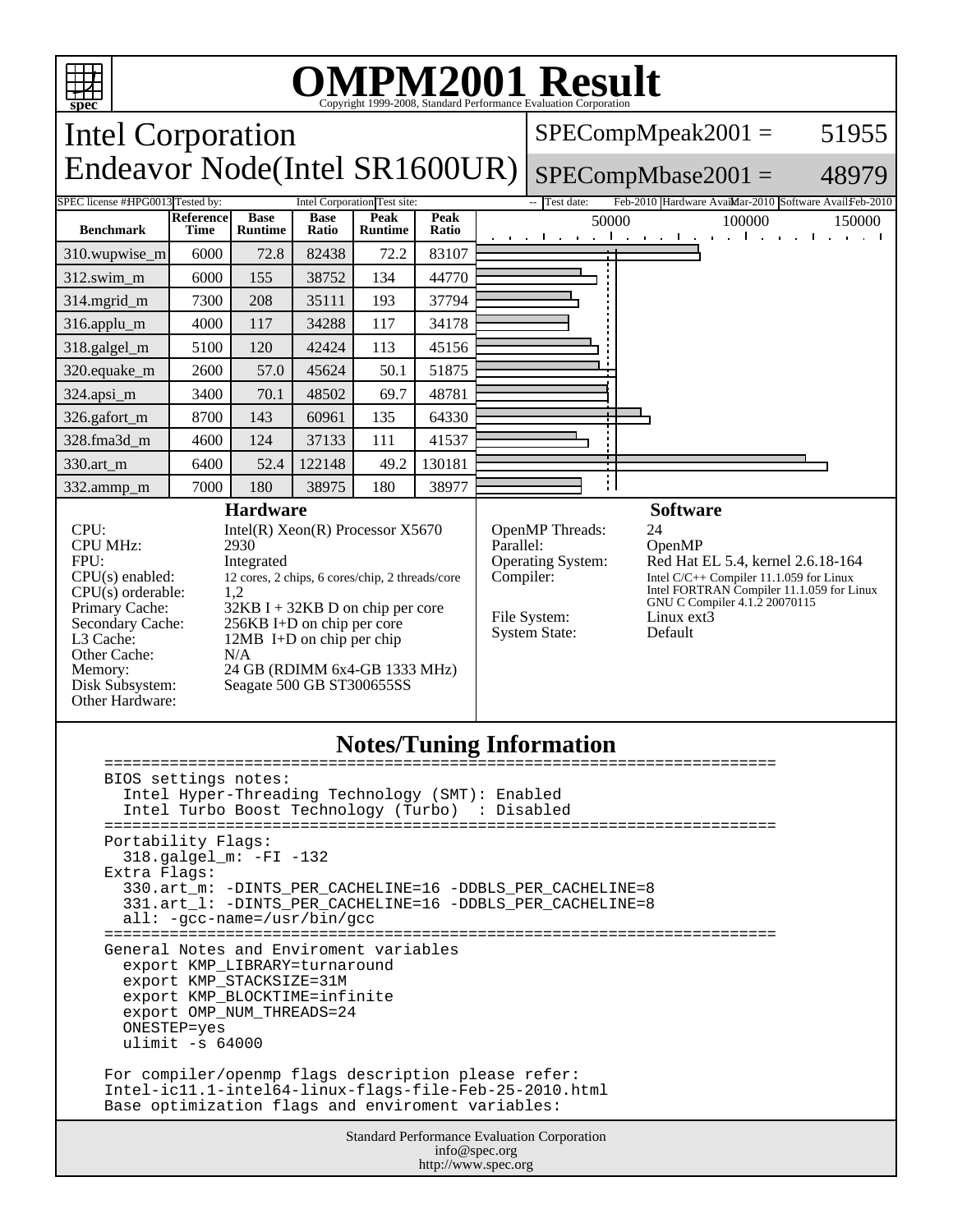| <b>OMPM2001 Result</b><br>Copyright 1999-2008, Standard Performance Evaluation Corporation                                                                                 |                      |       |  |  |
|----------------------------------------------------------------------------------------------------------------------------------------------------------------------------|----------------------|-------|--|--|
| Intel Corporation                                                                                                                                                          | $SPECompMpeak2001 =$ | 51955 |  |  |
| Endeavor Node(Intel SR1600UR)                                                                                                                                              | $SPECompMbase2001 =$ | 48979 |  |  |
| SPEC license #HPG0013 Tested by:<br>Intel Corporation Test site:<br>Test date:<br>Feb-2010 Hardware AvailMar-2010 Software AvailFeb-2010                                   |                      |       |  |  |
| <b>Notes/Tuning Information (Continued)</b>                                                                                                                                |                      |       |  |  |
| $=$ $=$ $=$ $=$ $=$<br>Medium:<br>OPTIMIZE = -03 -xSSE4.2 -ipo1 -openmp<br>export KMP_AFFINITY=scatter, 1                                                                  |                      |       |  |  |
| Peak optimization flags and enviroment variables:                                                                                                                          |                      |       |  |  |
| Medium:<br>OPTIMIZE = $-03 - xSSE4.2 - ipol - openmp - red$<br>export KMP_AFFINITY=compact, 1                                                                              |                      |       |  |  |
| Peak per-benchmark optimization flags and enviroment variables:                                                                                                            |                      |       |  |  |
| 310.wupwise m<br>export KMP_AFFINITY=scatter, 1                                                                                                                            |                      |       |  |  |
| =========================<br>312.swim m<br>OPTIMIZE=-03 -xSSE4.2 -ipol -openmp -opt-streaming-stores always -align -rcd<br>$srcalt = omp1.32$<br>export OMP_NUM_THREADS=12 |                      |       |  |  |
| ===============<br>=====================<br>314.mgrid_m<br>OPTIMIZE=-03 -xSSE4.2 -ipol -openmp -opt-streaming-stores never -align -rcd<br>export OMP_NUM_THREADS=12        |                      |       |  |  |
| ===============<br>======================================<br>316.applu m<br>export KMP_AFFINITY=scatter, 1                                                                 |                      |       |  |  |
| 318.galgel_m<br>export OMP_NUM_THREADS=12                                                                                                                                  |                      |       |  |  |
| $320.\text{equake}_m$<br>export OMP_NUM_THREADS=12                                                                                                                         |                      |       |  |  |
| 324.appsi m<br>export OMP_NUM_THREADS=12                                                                                                                                   |                      |       |  |  |
| 326.qafort m<br>$srcalt = omp1.32$                                                                                                                                         |                      |       |  |  |
| 328.fma3d m<br>FOPTIMIZE=-no-prec-sqrt -fp-model fast=2<br>$srcalt = omp1.32$                                                                                              |                      |       |  |  |
| 330.art m<br>COPTIMIZE=-ansi-alias                                                                                                                                         |                      |       |  |  |
| Standard Performance Evaluation Corporation<br>$inf_{\Omega}$ gnac $\Omega$                                                                                                |                      |       |  |  |

info@spec.org http://www.spec.org